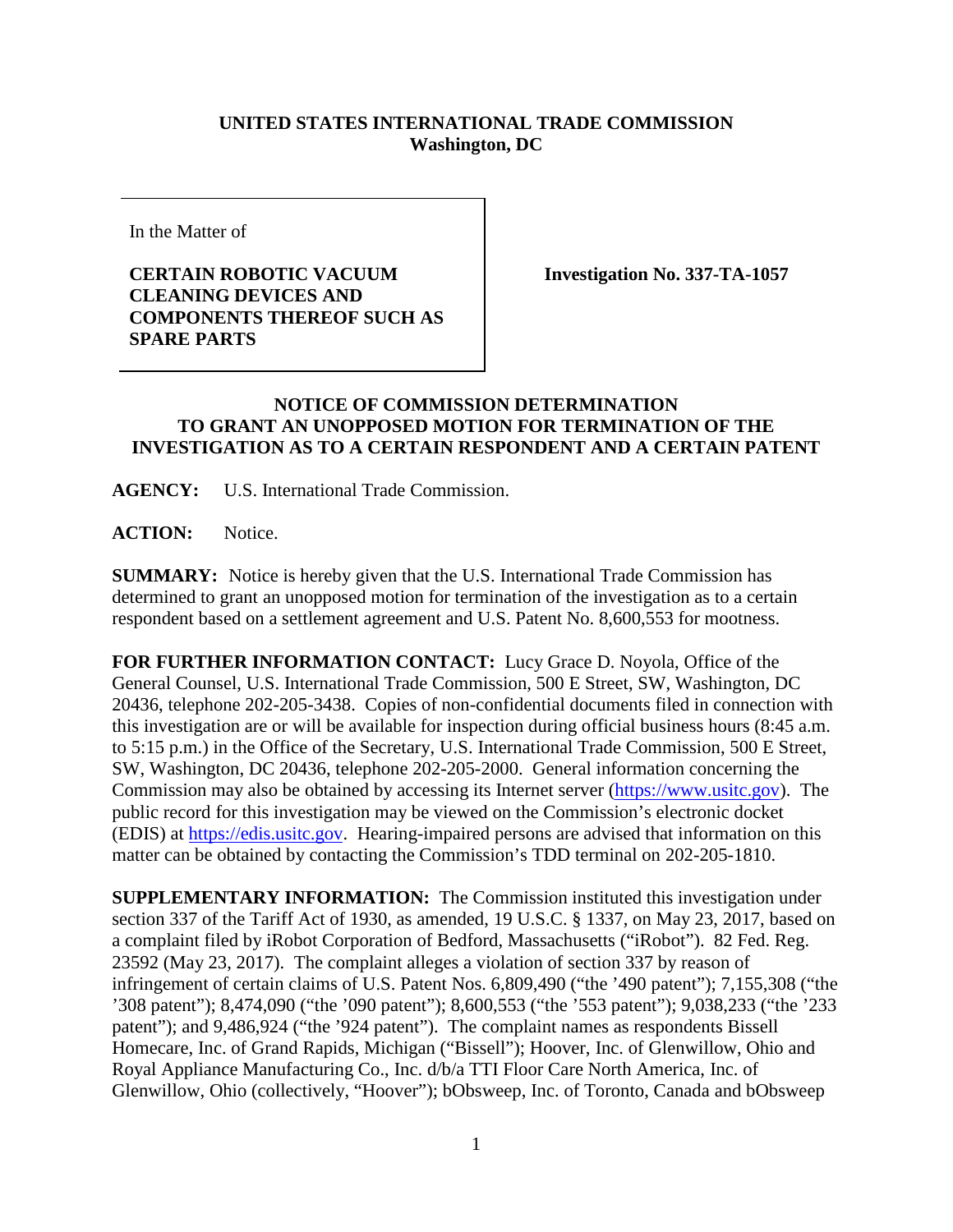USA of Henderson, Nevada (collectively, "bObsweep"); The Black & Decker Corporation of Towson, Maryland and Black & Decker (U.S.) Inc. of Towson, Maryland (collectively, "Black & Decker"); Shenzhen ZhiYi Technology Co., Ltd., d/b/a iLife of Shenzhen, China ("iLife"); Matsutek Enterprises Co., Ltd. of Taipei City, Taiwan ("Matsutek"); Suzhou Real Power Electric Appliance Co., Ltd. of Suzhou, China ("Suzhou"); and Shenzhen Silver Star Intelligent Technology Co., Ltd. of Shenzhen, China ("SSSIT"). The Office of Unfair Import Investigations is not a party in this investigation.

The investigation has been terminated with respect to respondents Suzhou, Black & Decker, Bissell, and Matsutek. Notice (Oct. 18, 2017) (determining not to review Order No. 23 (Sept. 26, 2017)); Notice (Jan. 31, 2018) (determining not to review Order No. 31 (Jan. 9, 2018)); Notice (Feb. 16, 2018) (determining not to review Order No. 34 (Jan. 25, 2018)). The investigation has also been terminated with respect to the '924 and the '308 patents. Notice (Jan. 16, 2018) (determining not to review Order No. 29 (Dec. 14, 2017)); Notice (Mar. 15, 2018) (determining not to review Order No. 40 (Feb. 21, 2018)).

On July 16, 2018, the Commission determined that iRobot satisfied the economic prong of the domestic industry requirement under 19 U.S.C. § 1337(a)(3)(B). Notice (July 16, 2018) (determining to affirm with modifications Order No. 39 (Feb. 13, 2018)).

On June 25, 2018, the presiding administrative law judge ("ALJ") issued a final initial determination ("ID"), finding a violation of section 337 with respect to the '553 and '233 patents and no violation with respect to the '490 and '090 patents. The ALJ also issued a Recommended Determination on Remedy and Bond, recommending, if the Commission finds a section 337 violation, the issuance of (1) a limited exclusion order against certain robotic vacuum cleaning devices and components thereof that are imported, sold for importation, and/or sold after importation by Hoover, bObsweep, SSSIT, and iLife, (2) cease and desist orders against Hoover and iLife, and (3) imposition of certain bonds for iLife, bObsweep, and Hoover products that are imported during the period of Presidential review.

On September 12, 2018, the Commission determined to review in part the final ID. 83 Fed. Reg. 47188 (Sept. 18, 2018). The Commission also requested briefing from the parties on certain issues under review and briefing from the parties, interested government agencies, and interested persons on the issues of remedy, the public interest, and bonding.

On September 19, 2018, iRobot filed an unopposed motion to terminate the investigation as to iLife based on a settlement agreement and, because the '553 patent is asserted against iLife only, all claims asserted under the '553 patent for mootness.

The Commission has determined to grant the motion to terminate the investigation as to iLife and the '553 patent. The Commission finds that the motion complies with Rule 210.21(a) and (b) of the Commission's Rules of Practice and Procedure. The Commission finds good cause to terminate the investigation as to the '553 patent because termination as to iLife renders all disputes with respect to the '553 patent moot. The Commission also finds that termination of the investigation as to iLife and the '553 patent would not be contrary to the public interest.